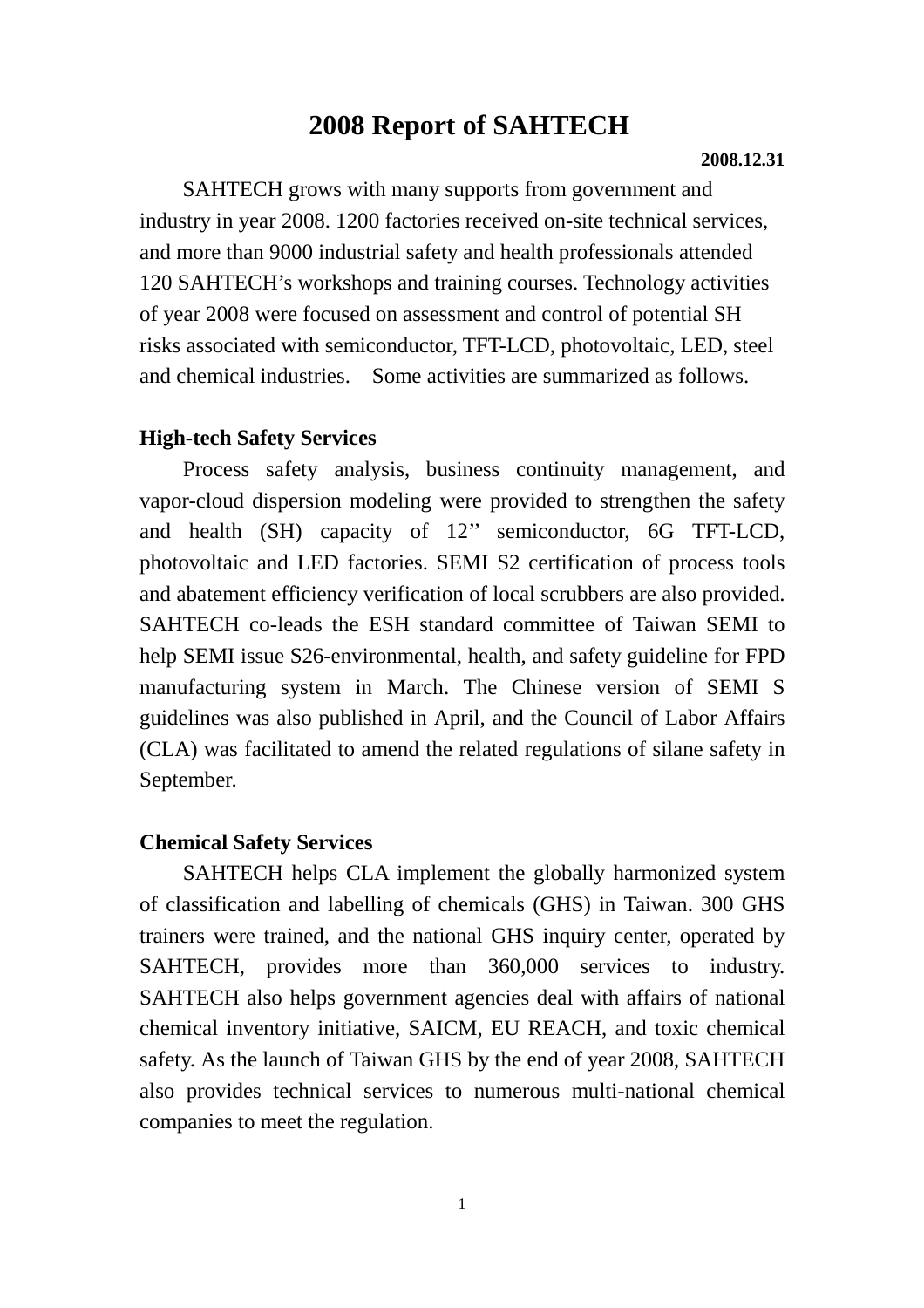#### **SH Management and Services**

Entrusted by CLA, SAHTECH continues playing an important role in amendment and promotion of labor SH policies and regulations such as Taiwan Occupational Safety and Health Management System (TOSHMS), and a SH capacity-building project for 14,000 small business units. SAHTECH also provides other technical services to various industries, including machinery/installation safety, industrial ventilation, electrical safety, and hazard communication.

### **Professional Commonweal**

SAHTECH actively supports numerous conferences of SH and green technology, such as those of International Occupational Hygiene Association, Taiwan Occupational Hygiene Association, Taiwan Safety Education Association, Taiwan SEMI, Taiwan Responsible Care Association, Taiwan Aerosol Research Association, Taiwan Super Critical Fluid Association, Taiwan Photo-catalyst Industrial Association, etc. 13 college students also received the internship/ scholarship of SAHTECH to advance their SH knowledge in year 2008.

 SAHTECH will continue contributing expertise to promote SH technologies, help customers in line with international standards, involve in and care SH societies, and serves as technical supports of public agencies.

*SAHTECH was founded in year 2007 with the help from Chinese Industrial Safety and Health Association, CY LEE & Partners Architects, Fubon Insurance Co., Hermes-Epitek Corp, Tokyo Electron Ltd., ULVAC and Mr. Tony Lai. SAHTECH aims to be a major player in the field of SH technology and service in Far East. 15% of SAHTECH staffs hold Ph.D. degrees, and 52% have master degrees. SH experience of staffs is over 13 years in average, and many of them are certified professional engineers, certified SH personnel or certified OHSAS 18001 auditors in Taiwan.*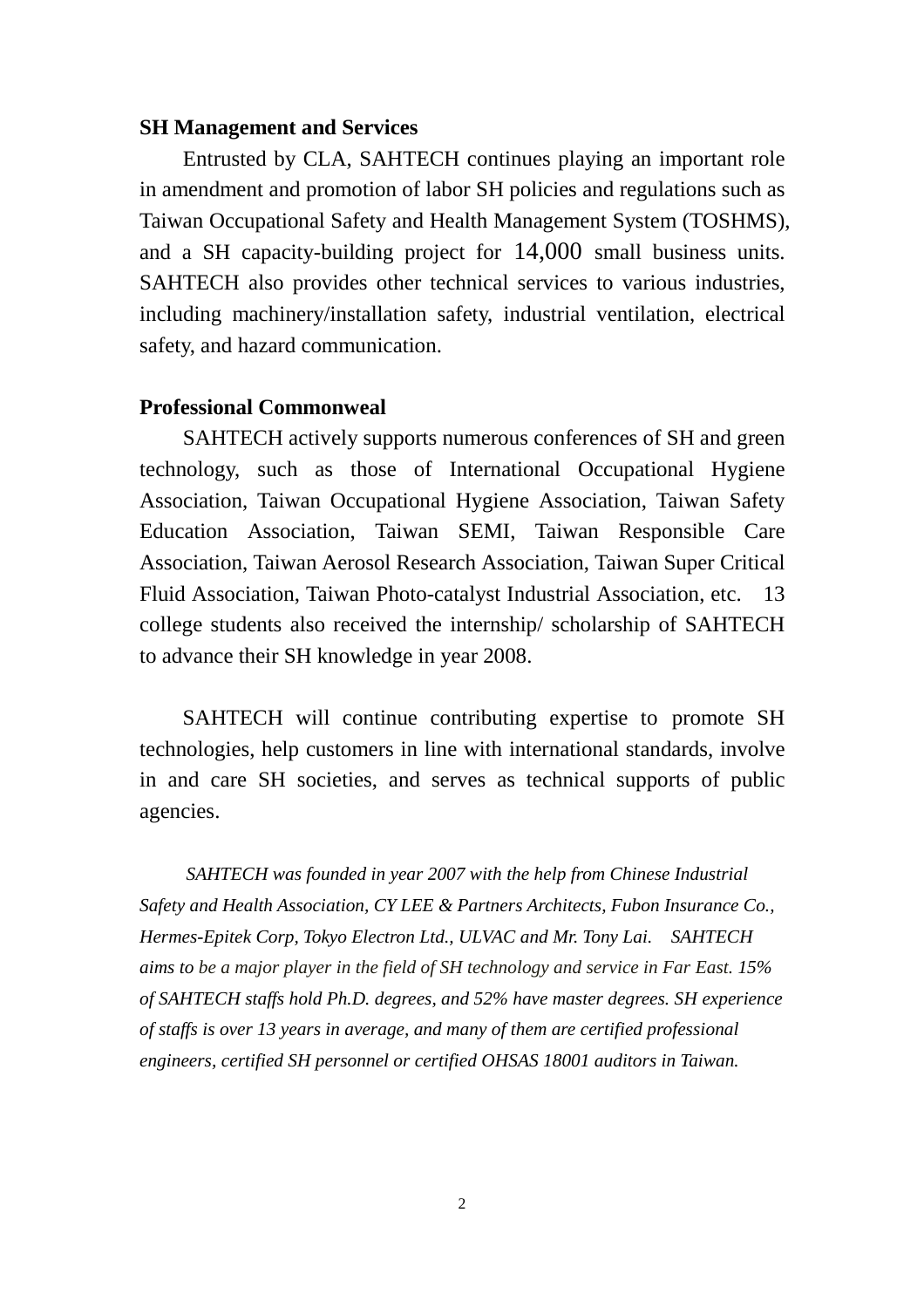# **Summary of 2008 Chemical Management Plan of Globally Harmonized System (GHS) in Workplace**

The "2008 Chemical Management Plan of Globally Harmonized System (GHS) in Workplace" (the Project), is the 3rd year program of the Council of Labour Affairs (CLA) "FY2006~FY2008 3-year GHS Implementation Plan". The objective of this 3-year implementation plan is to enhance hazard communication in workplace and improve workers' health and safety by implementing GHS. This project consists of 12 tasks in the following three major core topics: (1) chemical hazard information and GHS technical tools development; (2) awareness-raising and education; (3) consultation service and implementation assistance to industries.

During April 2008 to November 2008, this project has delivered GHS labelling of 350 selected chemical substances, material safety data sheets (MSDS) examples of 350 selected chemical substances, and hazard information database of 1,000 chemicals. 2000 MSDS and Labeling examples of hazard chemical substances have been developed in this 3-year GHS Implementation Plan. These examples are the most demanded resource to assist industries to implement GHS. In addition, the expert system for mixture classification (GHS Classify) has been revised and distributed for industries' use. In total, 276 qualified instructors have successfully completed their program in 4 sections of 2-day train-the-trainer events. GHS training course materials, labelling flashcards, flyers, posters, brochures, pictogram Flash motion pictures, and other are provided for education purposes. Currently, these instructors have delivered additional GHS seminars and training sections with more than 70,000 participants

In corporation with CLA's programs for assisting small and medium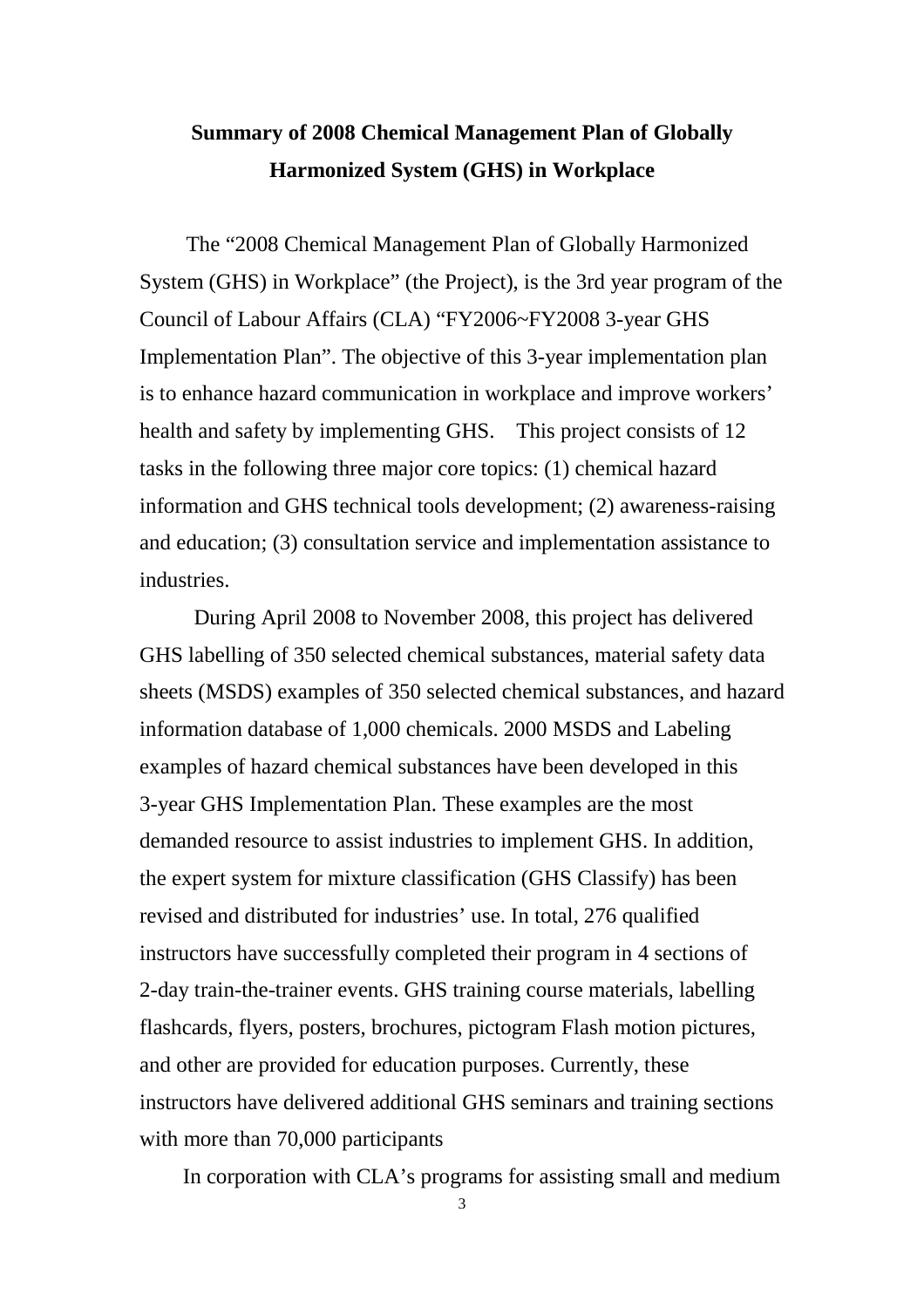enterprise (SME) this projects also provided 3 sections of training for SME inspectors providing necessary training materials. The project also worked with associated labor units, enterprise units, and industrial park administration centers to hold awareness-raising seminars island wide. Currently, 20 GHS seminars have been held in 9 different cities/areas with 1480 participants. A MSDS reviewing pilot trial has been carried out in this project to assist in improving MSDS quality for industries. Such MSDS reviewing programs are common in many international private companies, such as in US, Canada, and Australia. In Korea, MSDS reviewing service is provided by KMOL KOSHA for SME (government funded service).

GHS consultation service is one of the most demanding tasks in this project. Four (4) issues of GHS-Update Newsletter have been published and forwarded to more than 10,000 recipients each issue. CLA official GHS website has been modified and updated with new features and latest news. Monthly average of GHS website visits exceeded 10,000 clicks. The project continued to invite membership registrations (currently 14,500+ companies and individuals) and consultation services to assist industries.

By the completion of this 3-year implementation plan at the end of 2008, the "Regulation of Hazard Communication of Dangerous and Harmful Materials" will enter into force of the first stage of compliance (e.g. by December 31, 2008). Local industries might not be able to complete all conversion due to prolonged international transitional periods for many countries (e.g. EU and Korea). According to the plan, CLA should assess the possible schedules of future full implementation of GHS. A national chemical substance inventory is required such task to manage all hazard chemical substance in workplace and other occasion, such as transport, consumer, toxic chemical substance and waste etc. It is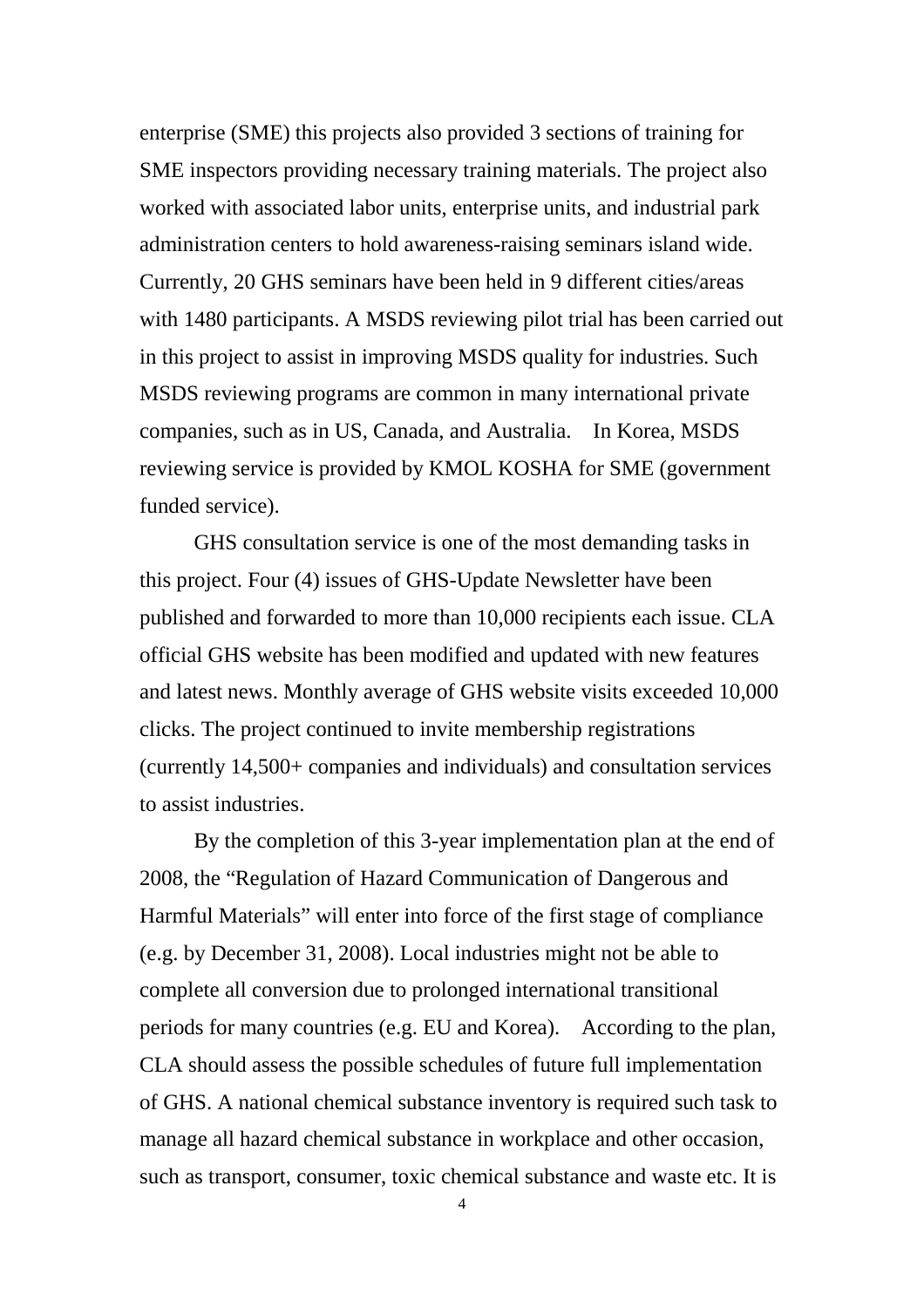suggested to counsel and assist industries as priority in the first two quarters of 2009. Technical support should be provided for enhance implementation efficiency and accuracy beyond the end of this 3-year GHS implementation plan.

In addition, for domestic and international full implementation of GHS, the development of a national chemical substance inventory and the scheme of new chemical notification (NCN) should be initiated for future scope of GHS compliance and sound foundation of safe chemical management. This is also the most important scheme to upgrade our chemical management system in line with advanced international development based on GHS implementation.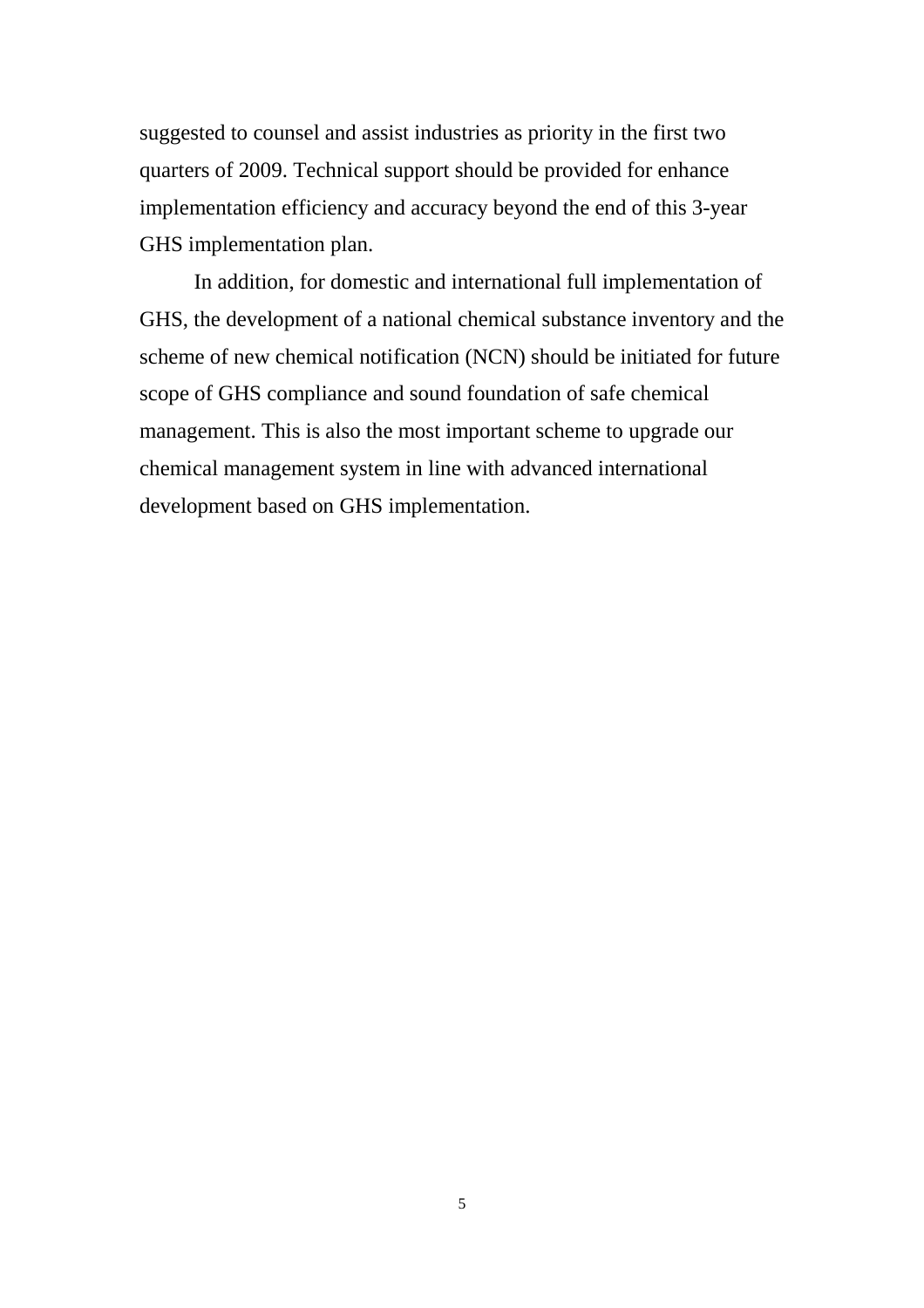#### **Summary of National New Chemical Management Scheme**

For workplace safe chemical use management to prevent hazard chemical substances without appropriate evaluation causing labors' health and safety damages, Dubai Declaration (2006) UN SAICM suggests each country to develop chemical lifecycle management system. With the basis of GHS implementation, a sound safe chemical use management is crucial for safeguarding workers' health and workplace safety in line with international trend on chemical safety enhancement.

The objective of this project is to propose a system of new chemical substance notification suitable for Taiwan's workplaces. This project gathered and analyzed information of advanced countries including Japan, EU, Canada, US, Republic of Korea and China on new chemical management scheme. The results of such analysis were applied as the essences to propose a system for Taiwan's workplace new chemical management. GHS implementation, regulatory reform and other essential measures should be consolidated in the development of this new chemical substance notification system.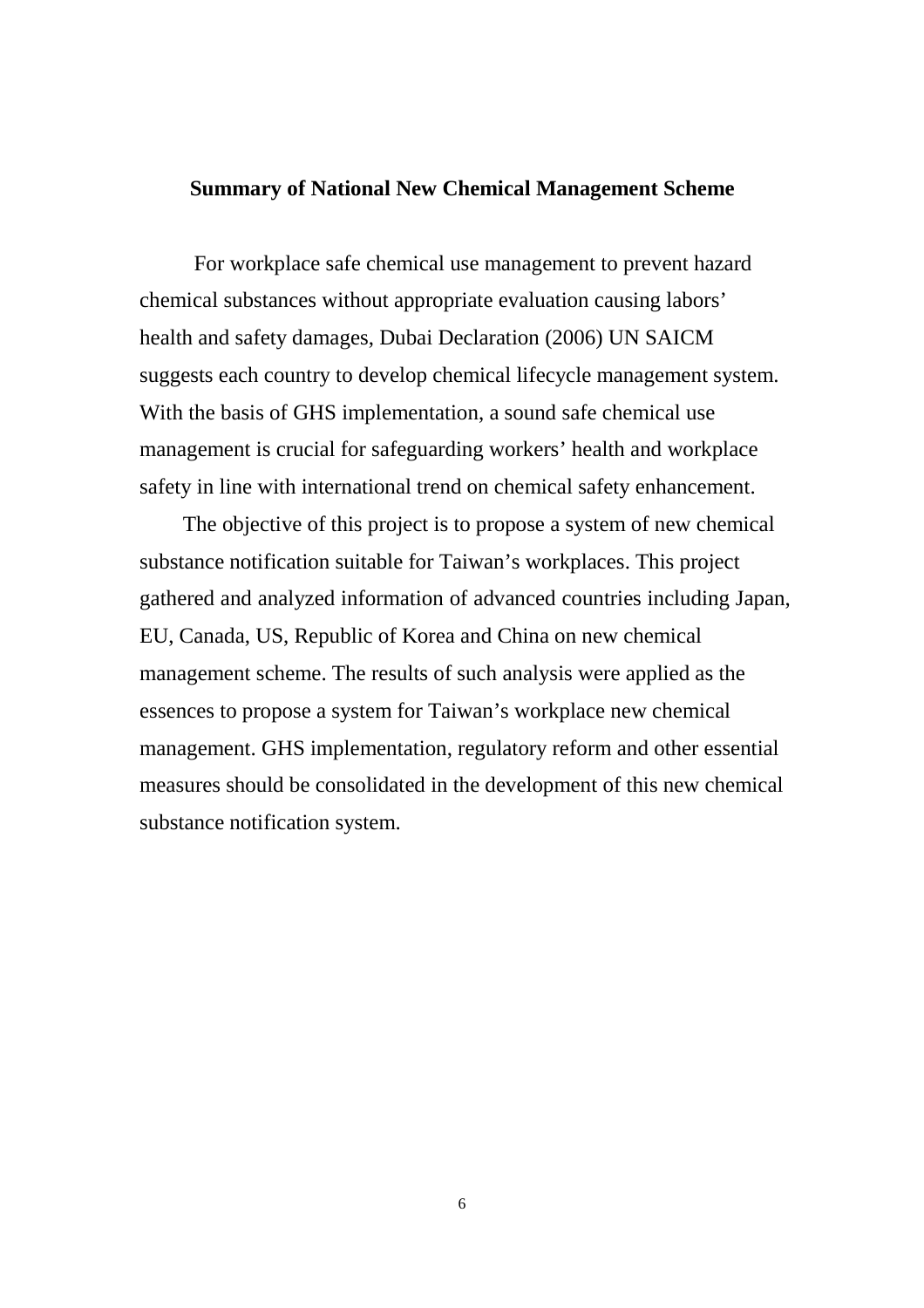# **Summary of 2008 Pesticide/Insecticide Classification and Labelling Management Plan**

The Globally Harmonized System of Classification and Labelling of Chemicals (GHS) is becoming a world-wide basis of chemical hazard classifications and labelling, including pesticide/insecticide domains. GHS implementation is beneficial for sound chemical management and safety information distribution of throughout the use lifecycle of pesticide/insecticide including transport, manufacturing, retailing, storage, use and disposal.

The "2008 Pesticide/Insecticide Classification and Labelling Management Plan based on the GHS" (the Project) aimed to deliver the following works: (1) collect and analyze WHO and FAO harmonization development of classification and labelling of pesticide/insecticide align with GHS ; prepare amendment of pesticide/insecticide labeling regulation draft; (2) held two GHS training seminars; (3) prepare 80 MSDS/SDS samples of selected pesticide/insecticide; (4) assist two model companies in MSDS/SDS preparation; (5) establish a pesticide/insecticide safety information platform;(6) update pesticide/insecticide GHS official website;(7) provide phone, FAX and web-based consultation to industries.

This project has accomplished information gathering of WHO and FAO latest development on GHS harmonization, gap analysis between current labeling regulation and GHS requirements, hold two GHS training seminars with 102 participants from 63 individual companies, MSDS/SDS samples of 80 selected pesticides/insecticides, GHS website upgrade and a web-based platform of safety information with 100 pesticides/insecticides. This project also delivered a MSDS/SDS preparing software as the tool to assist companies/industries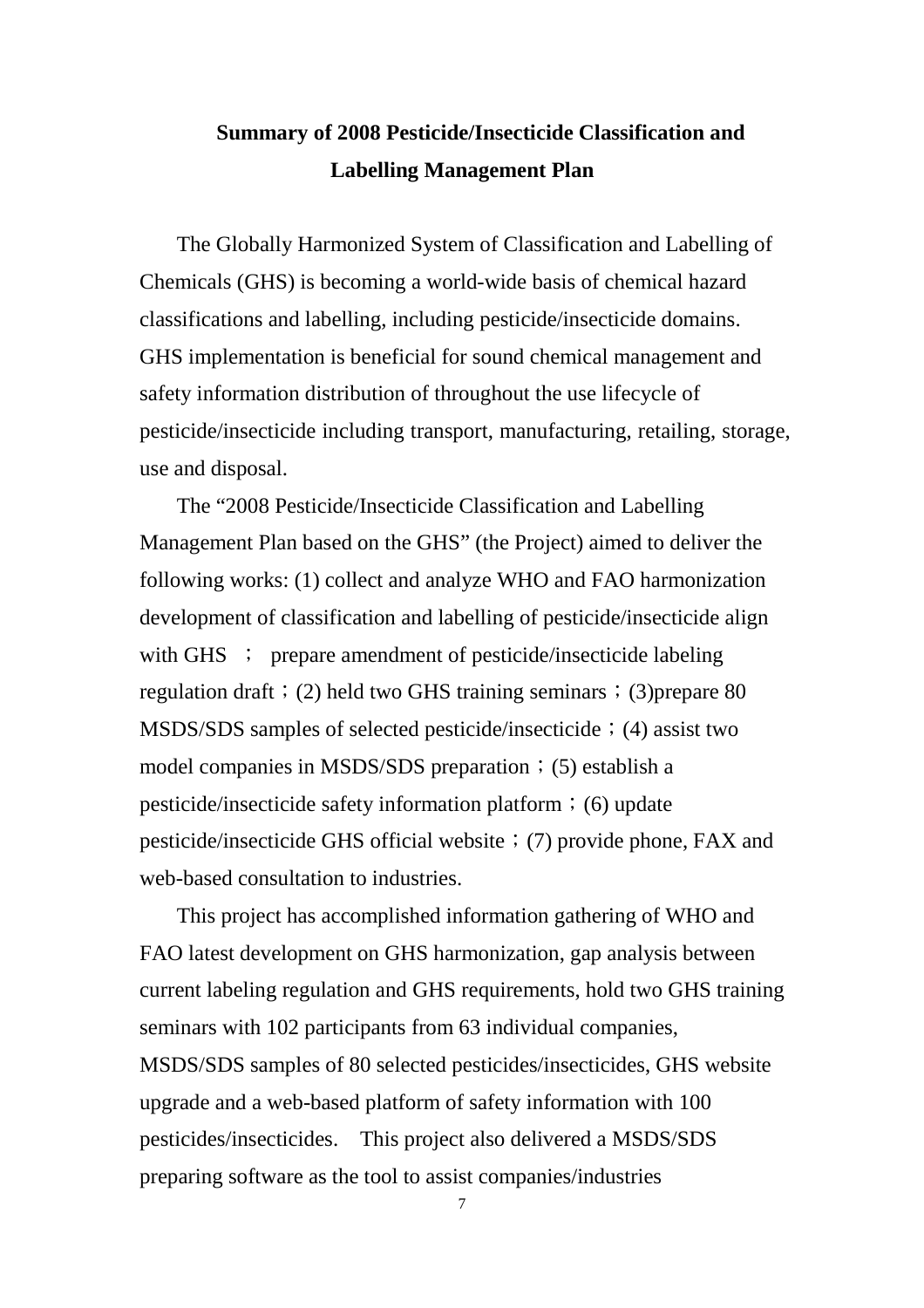implementation GHS in a near future. Also through the GHS website, latest news and technical assistances are provided to target audiences. This project also worked together with two selected model companies in preparing MSDS/SDS in line with GHS. The objectives of this project are achieved with all these efforts are designated to future GHS implementation.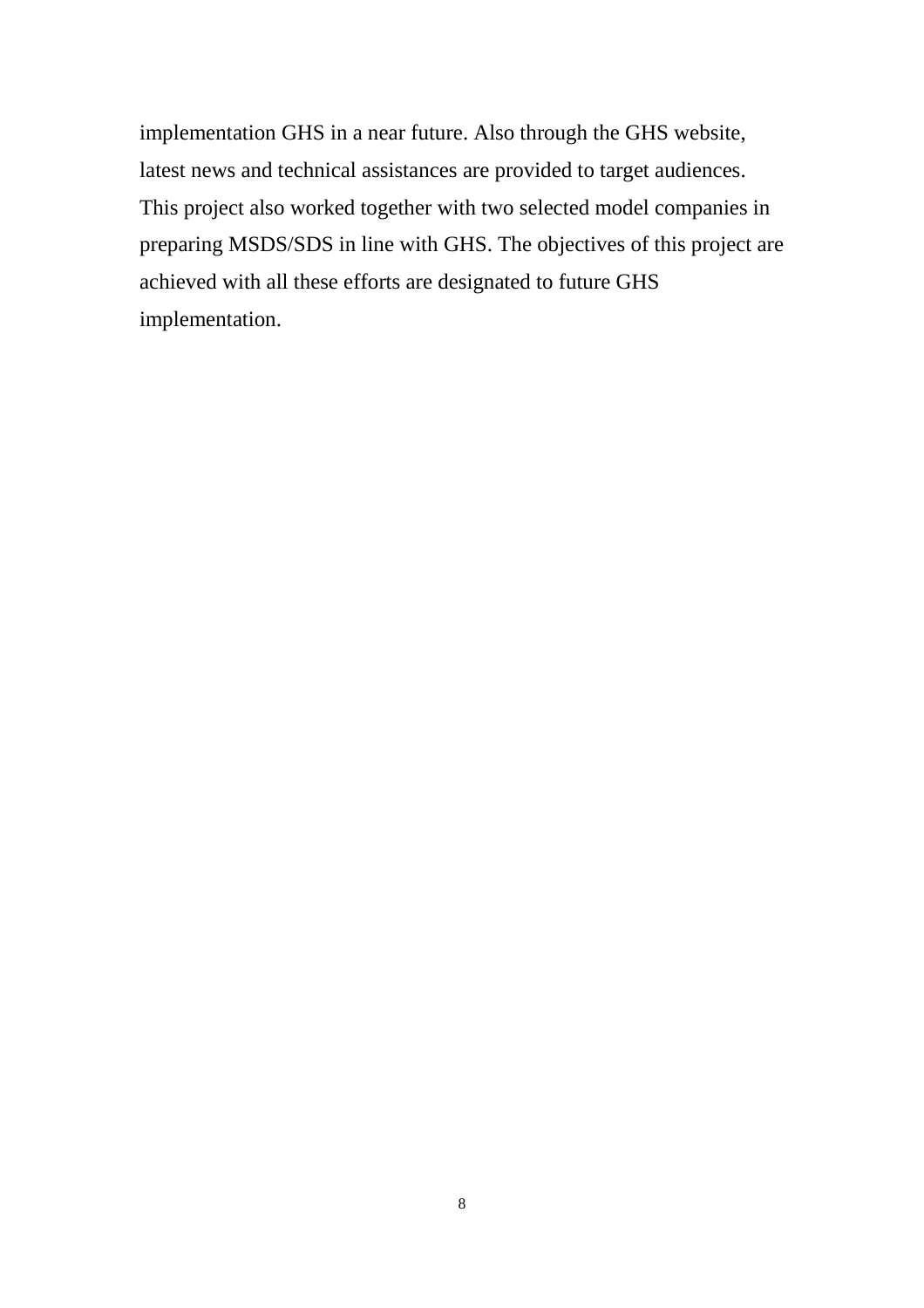# **Summary of Technical Aids for the SBE Safety and Health Capacity-building Project**

 Small business enterprises (SBE) , which have workers less than 50, are usually less cared by the government despite they are about 84% of Taiwan total enterprises in terms of number. SBE of Taiwan is very dynamic and also locally, it employs great part of labor workforce so as to make a great contribution to the social stability. However due to lack of safety and health (SH) capacity, the SBE also has higher SH injury rate (IR) as compared with medium size and large enterprises. Recent statistics indicates that the IR of SBE decreases insignificantly, but the IR of the rest improves dramatically. Therefore the Council of Labor Affairs (CLA) launches this SH capacity-building project for SBE, so called SH Dandelion Project, with aims to help small business improve their SH awareness and capacity.

This SH Dandelion pilot project consists of two parts. One part is CLA supports county governments to hire SH professionals and to organize SH free-service teams to disseminate SH brochure or information to SBE, and provide necessary consultation. The other part is a technical supporting sub-project. This sub-project provide service mechanisms, on-site-service technical tools, SH placards, training, and consultation to the county SH professionals and their local service teams. The supporting sub-project also serves as a data analysis and quality control center.

In year 2008, 420 members of 16 service teams were trained in their local counties, and 200 of them received advanced training. 162,000 copies of SH placards and guides were delivered. 14,000 SBE were visited, 83% of them had workers less than 30. Manufacturing sectors and construction related sectors were about 63% and 31% of the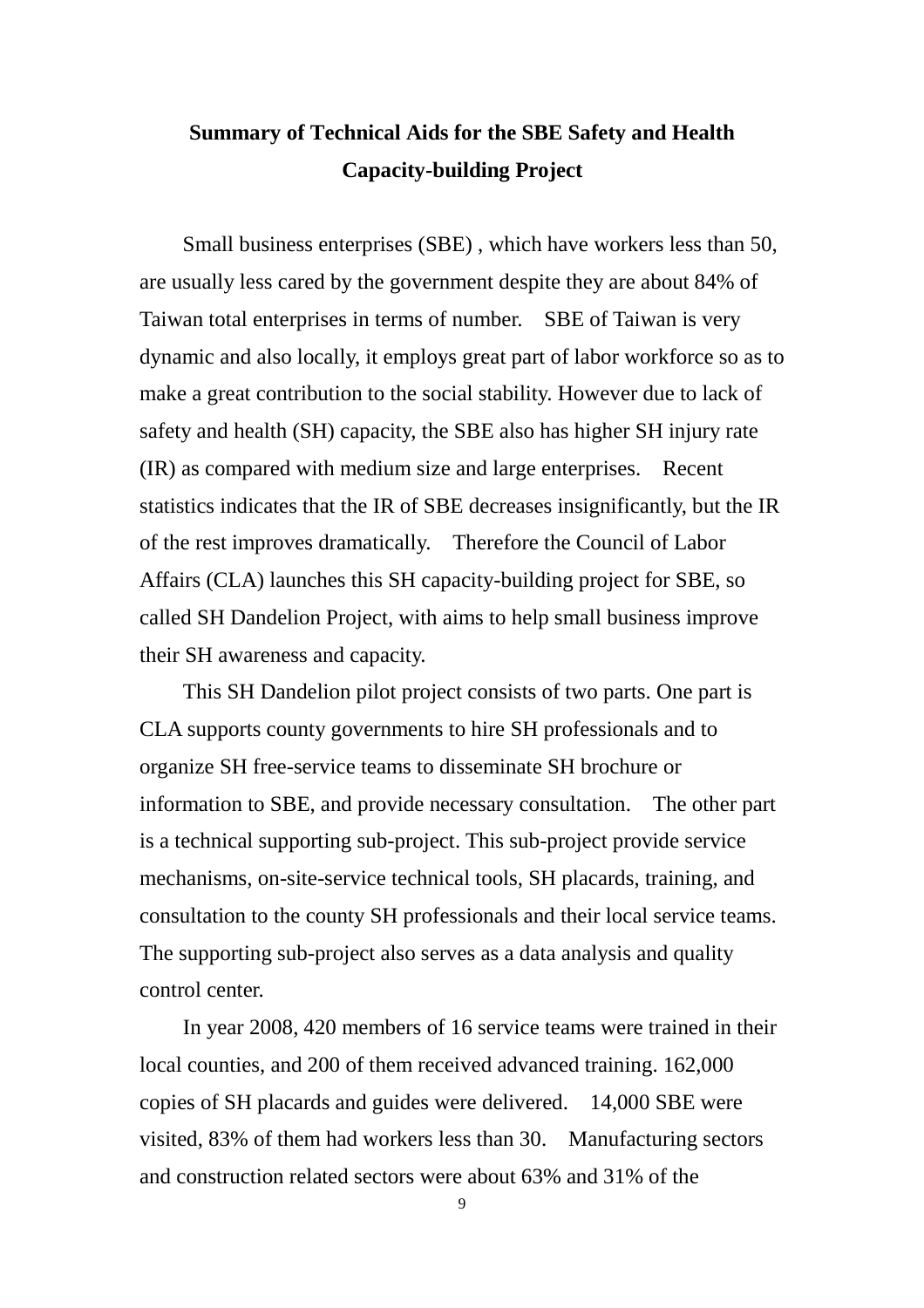receiving-service SBE. Among them 5000 SBE received two more technical assistances, and 160 of them received more intensive engineering-control assistance including financial support of SH installations. 156 SBE also received partial financial support for SH improvement of their own machinery, equipment and installations, the government support was around NT 3 million, approximately 40% of total improvement budget. 170 factories of tape, paint and printing industrial sectors were also received technical assistances. Around 20,100 pieces of recommendations were provided to the 14,000 SBE, and 12,560 pieces of further recommendations were provided to the 5000 SBE, received more technical assistances. Completion of improvement by implementing the technical or engineering recommendations was about 83%.

Preliminary statistics indicated that 20% reduction of injury rate, among the visited SBE, was achieved as compared with year 2007. By survey, the SBE expressed 98.7% satisfaction (on the scales 4 and 5 of a 5-scale survey) regarding the implementation of this on-site service, and 87.4% satisfied with the help. Most of them wish to continuously receive such assistance, including on-site training, subsidization on SH hardware improvement, and attending on-site experience-sharing seminars. In additions, sufficient training to upgrade the capacity of local service teams is a key successful factor for this Dandelion project. Data also indicates that provide training and focusing on the prevention of mechanical cutting and rolling, electrical shock, falling could be the major task of next year.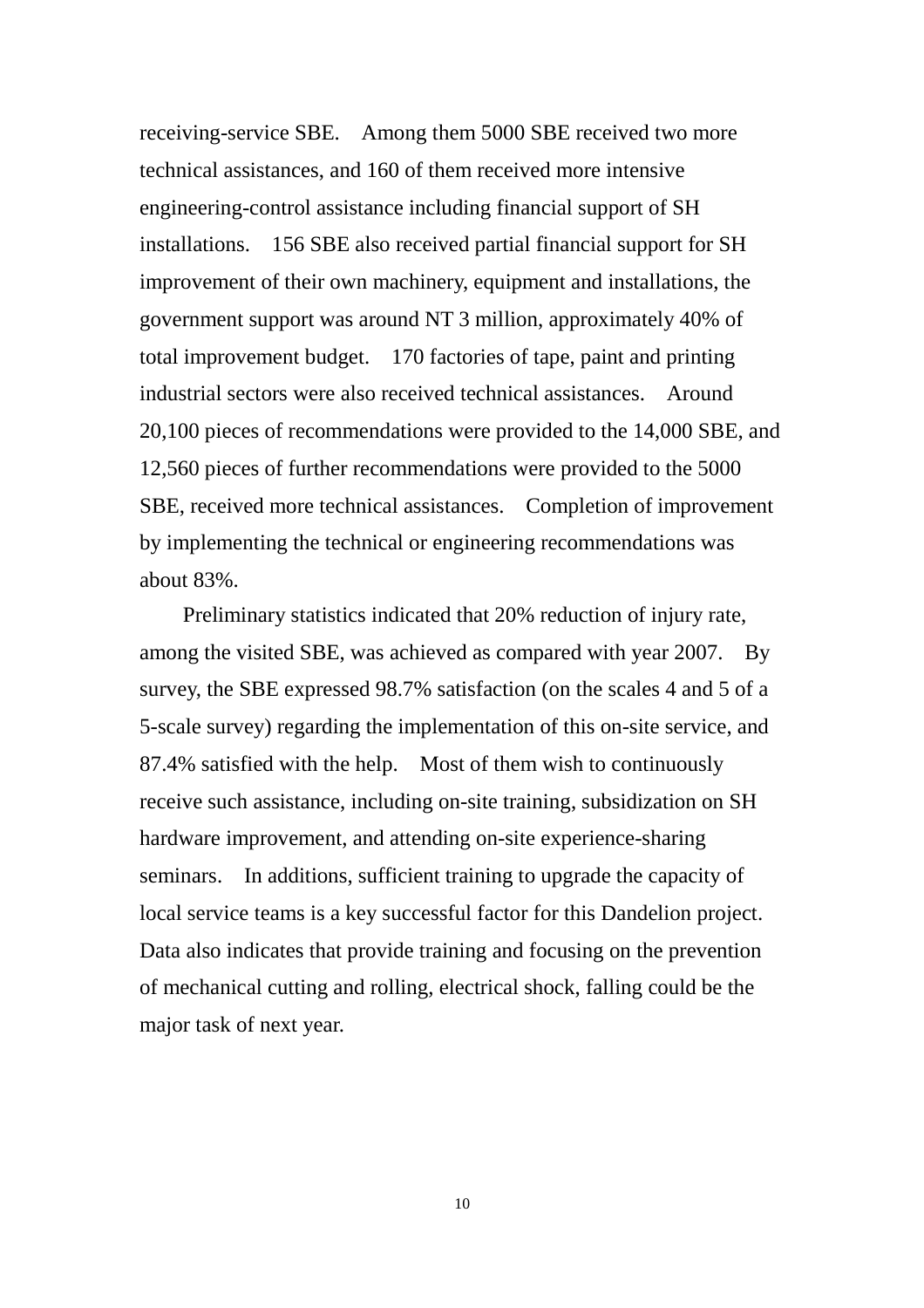# **Summary of Quality Control for the Authorized Inspection Agencies of Dangerous Machinery and Equipment**

The project helped Council of Labor Affairs (CLA) effectively manage the inspection quality of the authorized inspection agencies (AIA) in the affairs of dangerous machinery and equipment (DME). Quality of AIA was improved by 10%, as compared with the deviations of inspection and accounting practices of year 2007. Results of this project are as follow:

- **I. Manage and upgrade the DME Inspection Information Management System (IIMS).** 
	- 1. Manage and upgrade the web-based version of IIMS, inspection statistical analysis system, inspection result system, and inspection data backup system.
	- 2. Provide 11 training courses to the authorized DME inspectors and system administrators.
	- 3. Handle other emerging DME related information system issues for the eight AIA and the three regional labor inspection offices (RLIO).
- **II. Monitor inspection practice and quality of AIA, and provide training.** 
	- 1. On-site monitor the inspection quality of AIA at 120 sites.
	- 2. Provide 12 on-job trainings for AIA inspectors, and the participants are 304 in total, with course-satisfaction rate around 92%.

### **III.Manage DME inspection files.**

- 1. Digitize 27,066 electronic backup files of DME inspection documents. And unify the formats of 120,000 files.
- 2. Provide equipment identification sheets, welding details,